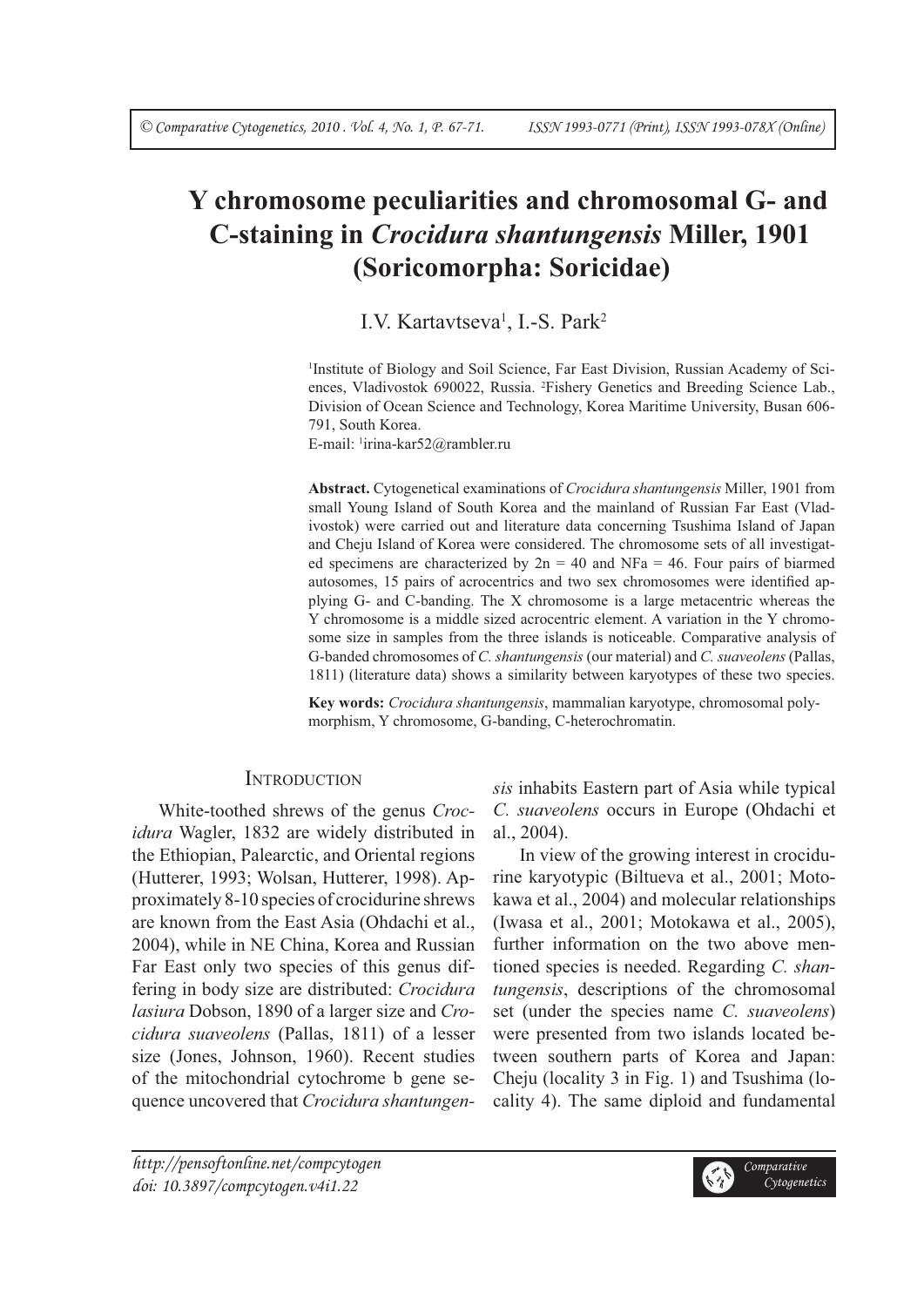

**Fig. 1.** Map showing the species range and known sampling sites of karyological investigation for *Crocidura shantungensis*: 1 – Vladivostok, Russian Far East; 2 – Young Island, S. Korea; 3 - Cheju Island, S. Korea; 4 - Tsushima Island, Japan; 5 – mainland distribution.

chromosome numbers  $2n = 40$  and NF = 50 were reported in both cases. On Tsushima Isl., a sample of 8 specimens displayed an autosomal Robertsonian heterozygote in one female (NF=39) and an acrocentric Y chromosome in two males studied (Tsuchiya, 1987). On Cheju Isl., a dot like Y chromosome was detected in a single captured male (Iwasa et al., 2001). Differential staining of chromosomes of *C. shantungensis* was still unknown.

In this communication we report chromosomal data on *C. shantungensis* from new findings in a Korean island as well as from the mainland coast in Russia. For the first time, the species karyotype has been studied applying methods of differential chromosome staining.

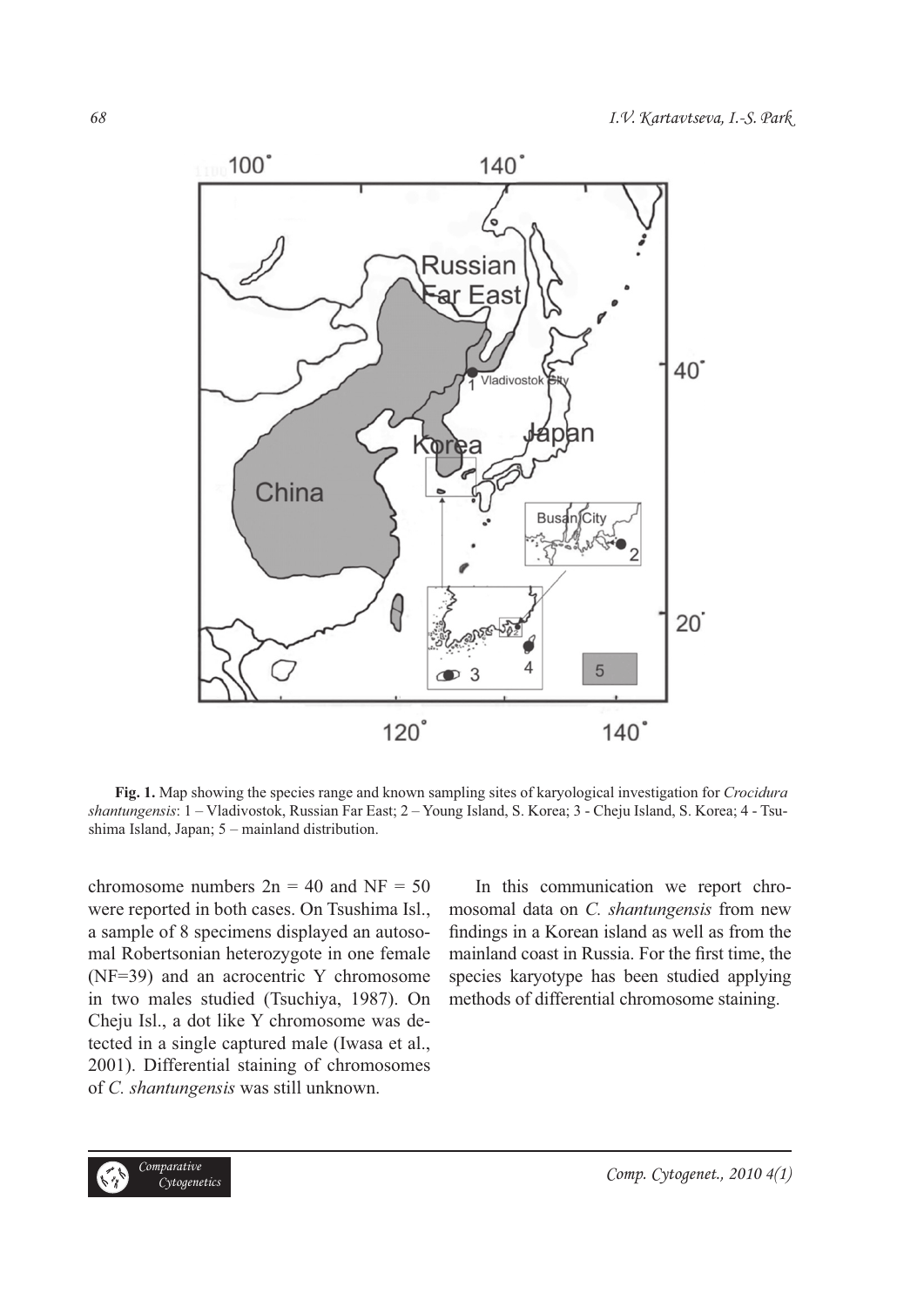## MATERIALS AND METHODS

Nine shrew individuals were obtained for karyological examination, including 1 male from Russia, Botanical Garden near Vladivostok (Fig. 1 - locality 1: 43°13'486'' N/ 131°59'277" E) and 8 specimens (5  $\mathcal{Q}\mathcal{Q}$ , 3  $\langle \hat{\circ} \hat{\circ} \rangle$  from the Korean Young Island, a territory of the Maritime State University in Busan (locality 2: 35°04'35.6'' N/ 129°05'35.6'' E).

Standard chromosome preparations were made from bone marrow and spleen cells of each specimen (Ford, Hamerton, 1956). Conventional procedures of differential G- and C-staining (Seabright, 1971; Sumner, 1972) were applied.

#### RESULTS AND DISCUSSION

The chromosomal sets of all 9 animals studied revealed general similarity in 2n (40) and NFa (46) containing four bi-armed pairs, submeta -  $(SM)$ , meta  $-(M)$ , or subtelocentrics (ST), and 15 pairs of acrocentrics (A) among autosomes. The X chromosome was a large submetacentric, while the Y chromosome is an ordinary acrocentric (Fig. 2).

Differential chromosome staining (C- and G- banding) has been obtained only for chromosomes of *C. shantungensis* from Korea (Fig. 2, b-c). A G-banded karyogram was constructed to compare chromosomes of *C. shantungensis* (our data) and *C. suaveolens* from N Caucasus as presented by Graphodatsky et al. (1988). A general similarity between two 40-chromosome genomes at the level of their G-banding has been revealed (Fig. 2, c). The same G-banding patterns were reported for chromosomes of other two crocidurine species, *C. gueldenstaedtii* Pallas, 1811 and *C. sibirica* Dukelsky, 1930 (Biltueva et al., 2001).

The use of C-banding enabled a correct identification of the Y chromosome among the similar acrocentrics in the Korean specimens of *C. shantungensis*. It was completely heterochromatic, comparable in size to the long arm of X chromosome (Fig. 2, b). Small C-positive blocks are located in pericentromeric position of all chromosomes and also in the telomeric region of the X short arm. And also, C-band pattern resembles well that one reported for *C. suaveolens* (Graphodatsky et al., 1988).

The Y chromosome variation exists in *C. shantungensis* from different East Asian localities investigated. This odd male chromosome was found in 2 or 3 variants: a similar in size acrocentric (Young Island of Korea) or subtelocentric (Tsushima Island of Japan and a continental population in Russian Far East) and the sharply decreased tiny acrocentric reported for a male from the Korean Cheju Island (Fig. 2, d). Because only the acrocentric variant has been confirmed by C-band staining (Fig. 2, b), the recognition of the subtelocentric Y-chromosome remains questionable. As for the geographical variation in the Y chromosome size and shape, it is well known in the house shrew, *Suncus murinus* (Linnaeus, 1766) (Soricidae) from different islands to the east, southeast and southwest of Asian mainland (Yosida, 1982).

Phylogenetic analysis of molecular markers has shown a peculiar position of *C. shantungensis* from Cheju Isl. (Ohdachi et al., 2004). This insular population seems more divergent from the mainland samples, as was the case with shrews occupying other islands: Putjatin, Popov in the Russian Far East and Ullung in South Korea. Though the corresponding chromosome data were absent from the last sites, the materials concerned in our study might be interpreted as supporting the accumulation of genetic changes and, namely, in the Y chromosome due to the long time isolation of population on the Cheju Island.

Detailed investigations of *C. shantungensis* karyotypes from populations isolated on East

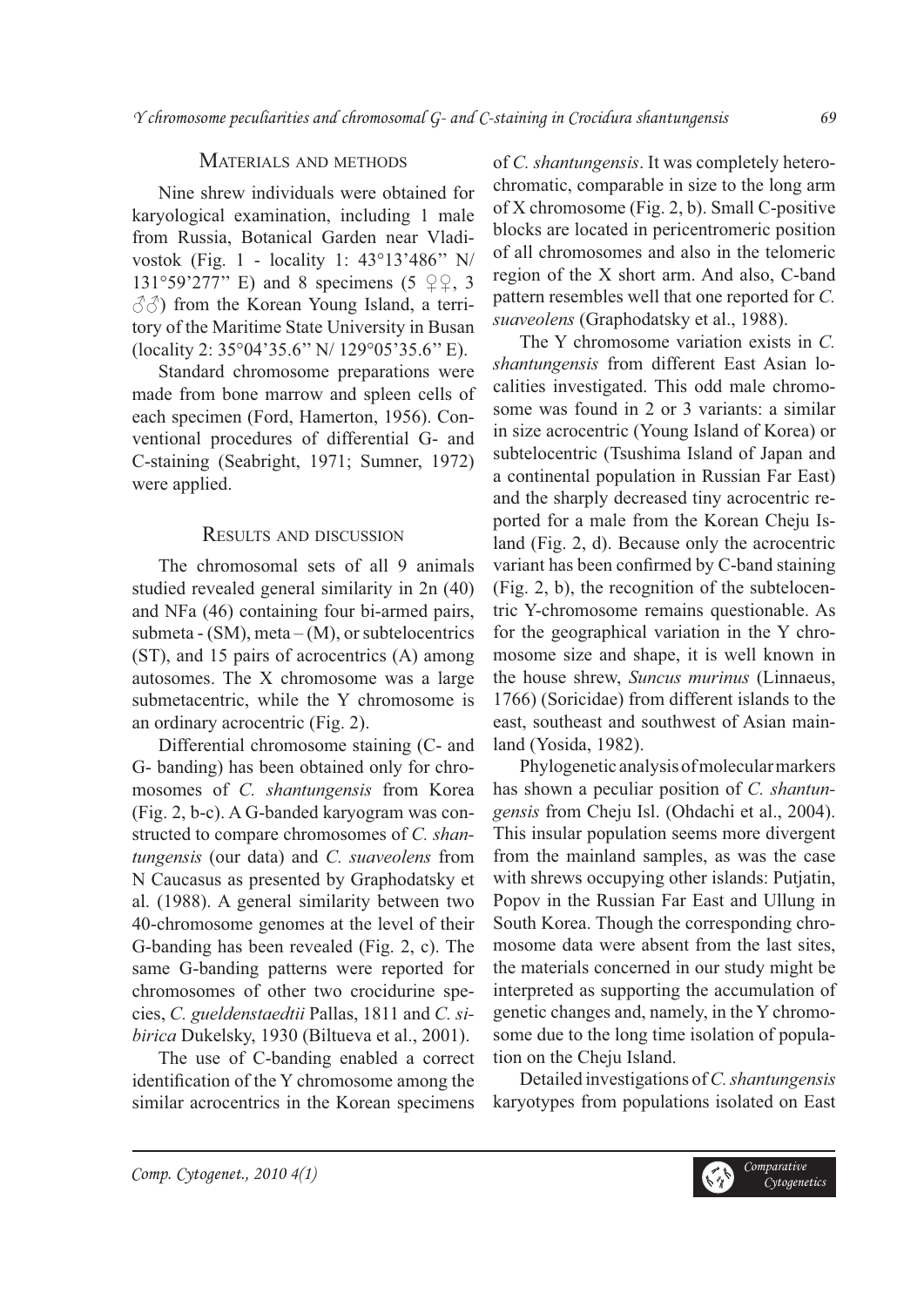

**Fig. 2, a-d.** Karyotypes and Y chromosome of *C. shantungensis*. **a** - routine stained chromosomes, and **b** - Cbanded karyogram of a male from Young Isl. **c** - comparison of G-banded haploid complements of *C. suaveolens*  (left chromosome in each pair, female, after Grafodatsky et al., 1988) and *C. shantungensis* (right chromosome in each pair, male, our data). **d** - male heterochromosomes of *C. shantungensis* (**1** - Young Isl. (our data), **2** - Vladivostok (our data), **3** - Tsushima Isl. (Tsuchiya, 1987), **4** - Cheju Isl. (Iwasa et al., 2001)).

Asia islands or distributed on the continent are needed to complete the evolutionary studies of the genomes of the total *Crocidura suaveolens* species group (Bannikova et al., 2006).

#### ACKNOWLEDGEMENTS

The authors thank two anonymous referees for useful remarks. The work was supported by the research fund (project № 20088033-1) from the ministry of land, transport and maritime affairs, South Korea.